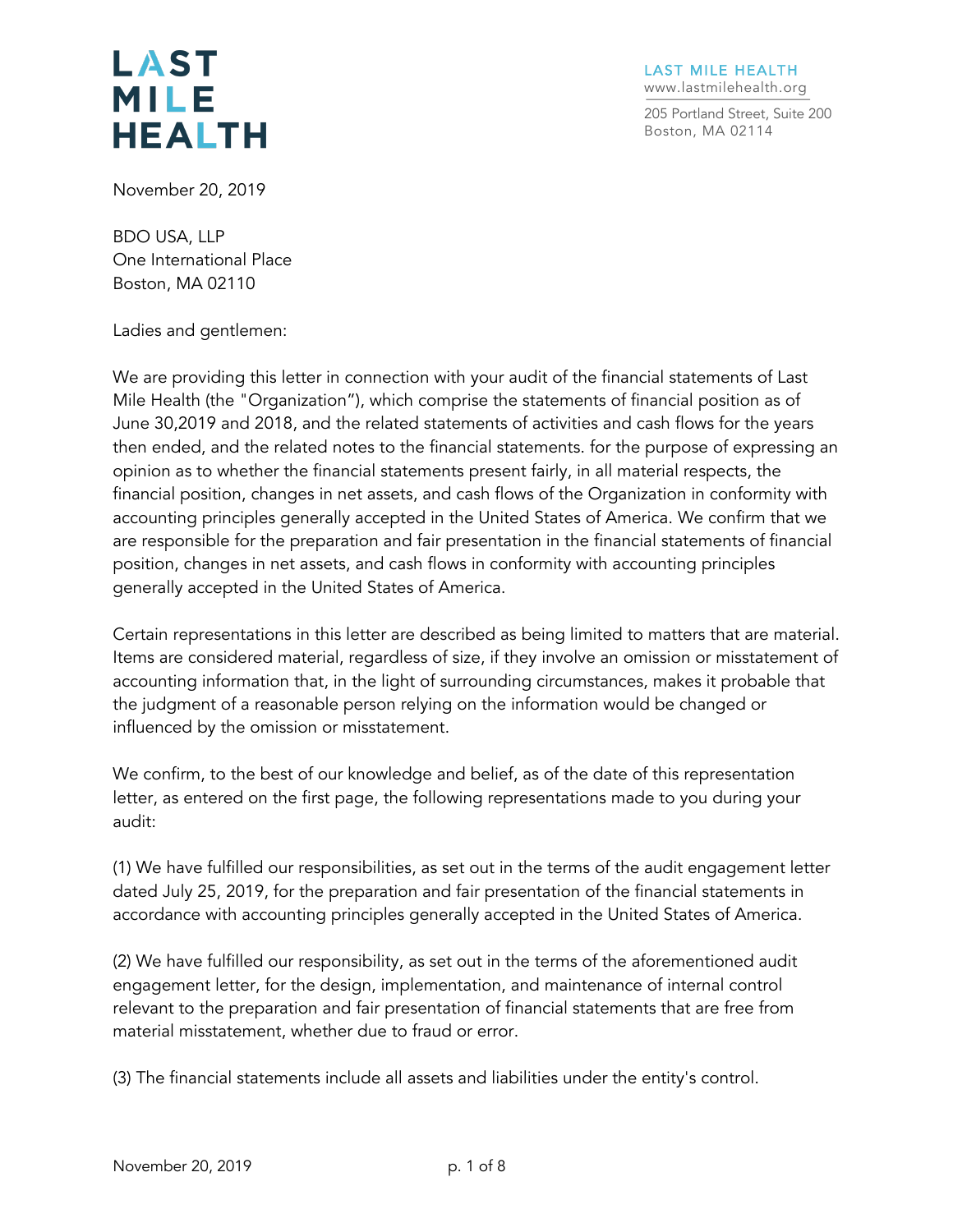205 Portland Street, Suite 200 Boston, MA 02114

(4) We have made available to you:

(a) All financial records, and related data, as agreed upon in the terms of the aforementioned audit engagement letter.

(b) All additional information that you have requested from us for the purpose of the audit.

(c) Unrestricted access to persons within the entity from whom you determined it necessary to obtain audit evidence.

(d) Minutes of the meetings of directors and committees of directors that were held from July 1, 2018 to the date of this letter, or summaries of actions of recent meetings for which minutes have not yet been prepared.

(5) There have been no communications from regulatory agencies concerning noncompliance with or deficiencies in financial reporting practices.

(6) There are no material transactions that have not been properly recorded in the accounting records underlying the financial statements.

(7) We acknowledge our responsibility for the design, implementation, and maintenance of internal control to prevent and detect fraud or noncompliance. We have disclosed to you the results of our assessment of the risk that the financial statements may be materially misstated as a result of fraud or noncompliance. We have no knowledge of any:

(a) Fraud or suspected fraud involving management or involving employees who have significant roles in internal control, whether or not perceived to have a material effect on the financial statements.

(b) Fraud or suspected fraud involving others where the fraud could have a material effect on the financial statements.

(c) Allegations of fraud or suspected fraud affecting the Organization received in communications from employees, former employees, regulatory agencies, grantors, law firms, predecessor accounting firms, or others.

(d) Instances of noncompliance or suspected noncompliance with provisions of laws, regulations, contracts or grant agreements, or abuse, whose effects, both quantitatively and qualitatively, should be considered when preparing the financial statements.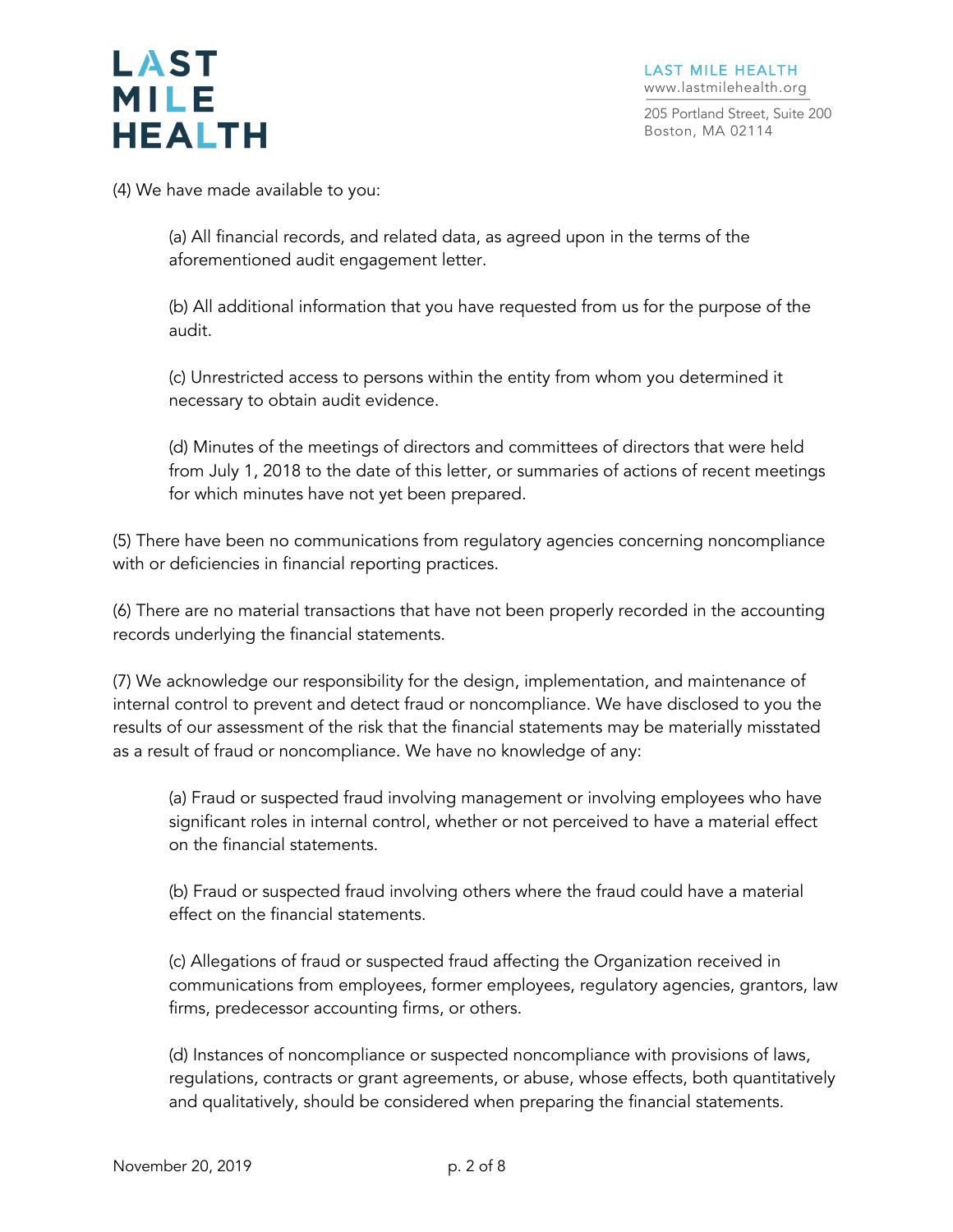205 Portland Street, Suite 200 Boston, MA 02114

(8) We have no plans or intentions that may materially affect the carrying value or classification of assets, liabilities, or net asset balances.

(9) The following, where applicable and material, have been properly recorded or disclosed in the financial statements:

(a) The identity of related parties and all related party relationships and transactions of which we are aware (e.g., transactions with unconsolidated subsidiaries; affiliates under common control with the entity or that are directly or indirectly controlled by the entity; directors, management, and members of their immediate families), including sales, purchases, loans, transfers, leasing arrangements, and guarantees, and amounts receivable from or payable to related parties.

(b) Arrangements with financial institutions involving compensating balances or other arrangements involving restrictions on cash balances and line-of-credit or similar arrangements.

(c) All derivative instruments and any embedded derivative instruments that require bifurcation, in accordance with FASB ASC 815, Derivatives and Hedging.

(d) Guarantees, whether written or oral, under which the Organization is contingently liable.

(e) Significant estimates and material concentrations known to management that are required to be disclosed in accordance with FASB ASC 275-10, Risk and Uncertainties - Overall. In that regard, all accounting estimates that could be material to the financial statements, including key factors and significant assumptions underlying those estimates, have been identified, and we believe the estimates are reasonable in the circumstances. (Significant estimates are estimates at the statement of financial position date that could change materially within the next year. Concentrations refer to volumes of business, revenues, available sources of supply, or markets or geographic areas for which events could occur that would significantly disrupt normal finances within the next year.). Significant estimates and material concentrations known to management that are required to be disclosed in accordance with FASB ASC 275-10, Risk and Uncertainties -

Overall. In that regard, all accounting estimates that could be material to the financial estimates, have been identified, and we believe the estimates are reasonable in the circumstances. (Significant estimates are estimates at the statement of financial position date that could change materially within the next year. Concentrations refer to volumes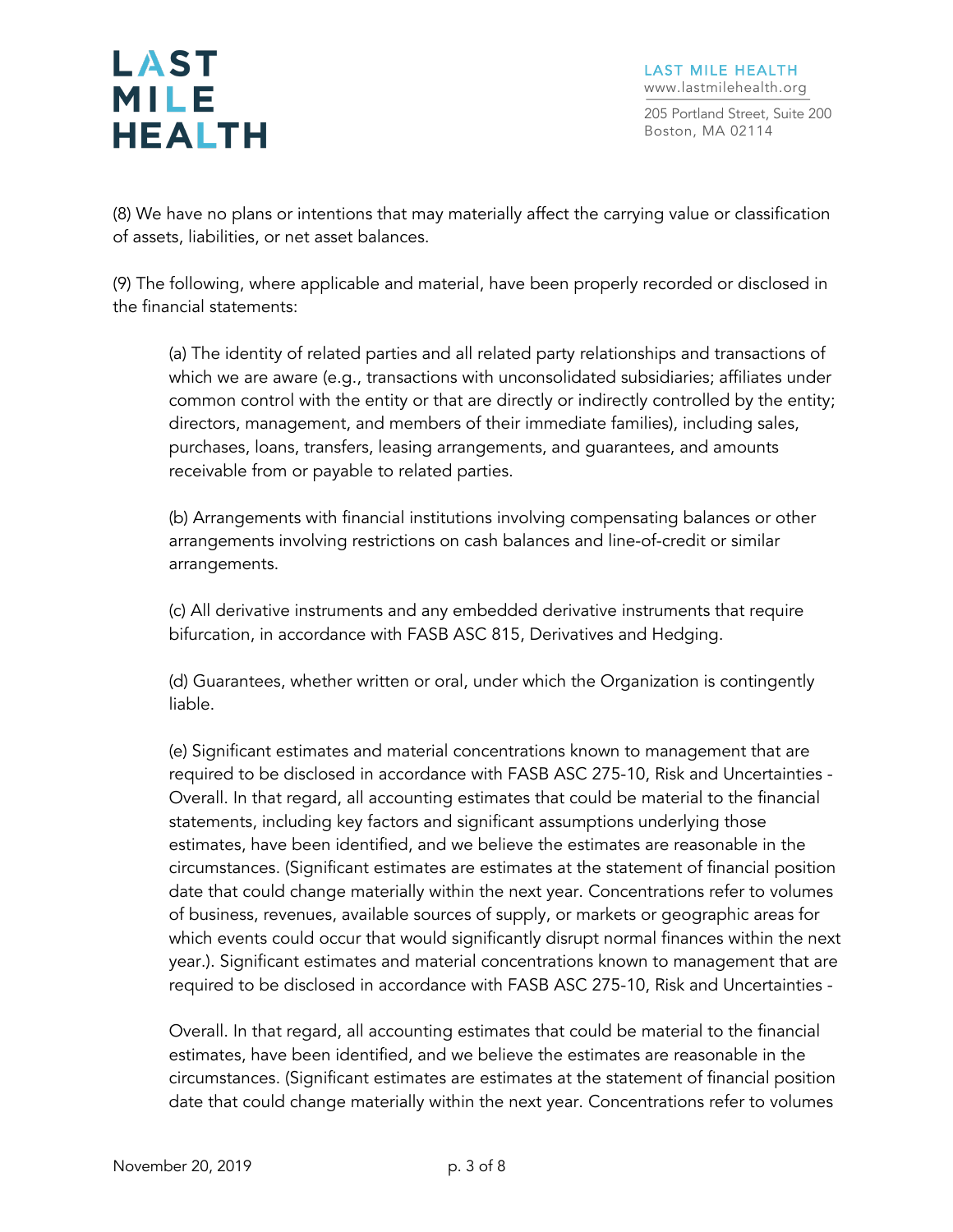205 Portland Street, Suite 200 Boston, MA 02114

of business, revenues, available sources of supply, or markets or geographic areas for which events could occur that would significantly disrupt normal finances within the next year).

(f) The effects of all known actual or possible litigation, claims, and other liabilities or gain or loss contingencies that are required to be accrued or disclosed by FASB ASC 450, Contingencies, including:

- Pending or anticipated tax assessments or refunds, other potential or pending claims, lawsuits by or against any branch of government or others;
- Written or oral guarantees, endorsements, or unused letters of credit;
- Unusual warranties or guarantees; or
- Labor claims or negotiations.

FASB ASC 450-20, Loss Contingencies, requires loss contingencies to be accrued if it is probable an asset has been impaired, or a liability incurred at the statement of financial position date and the amount of loss can be reasonably estimated. Such contingencies must be disclosed, but may not be accrued, if the loss is reasonably possible (but not probable) or the loss is probable, but the amount of loss cannot be reasonably estimated.

(g) Commitments, such as:

- Major fixed asset purchase agreements;
- More-than-one-year employment arrangements or contracts with suppliers or customers, or one-year-or-longer term leases;
- Deferred compensation, bonuses, pension and profit-sharing plans, or severance pay; or
- Pending sale or merger of all or a portion of the business or of an interest therein or acquisition of all or a portion of the business, assets or securities of another entity;

(h) Joint ventures or other participations, the detailed transactions of which are not carried on our books.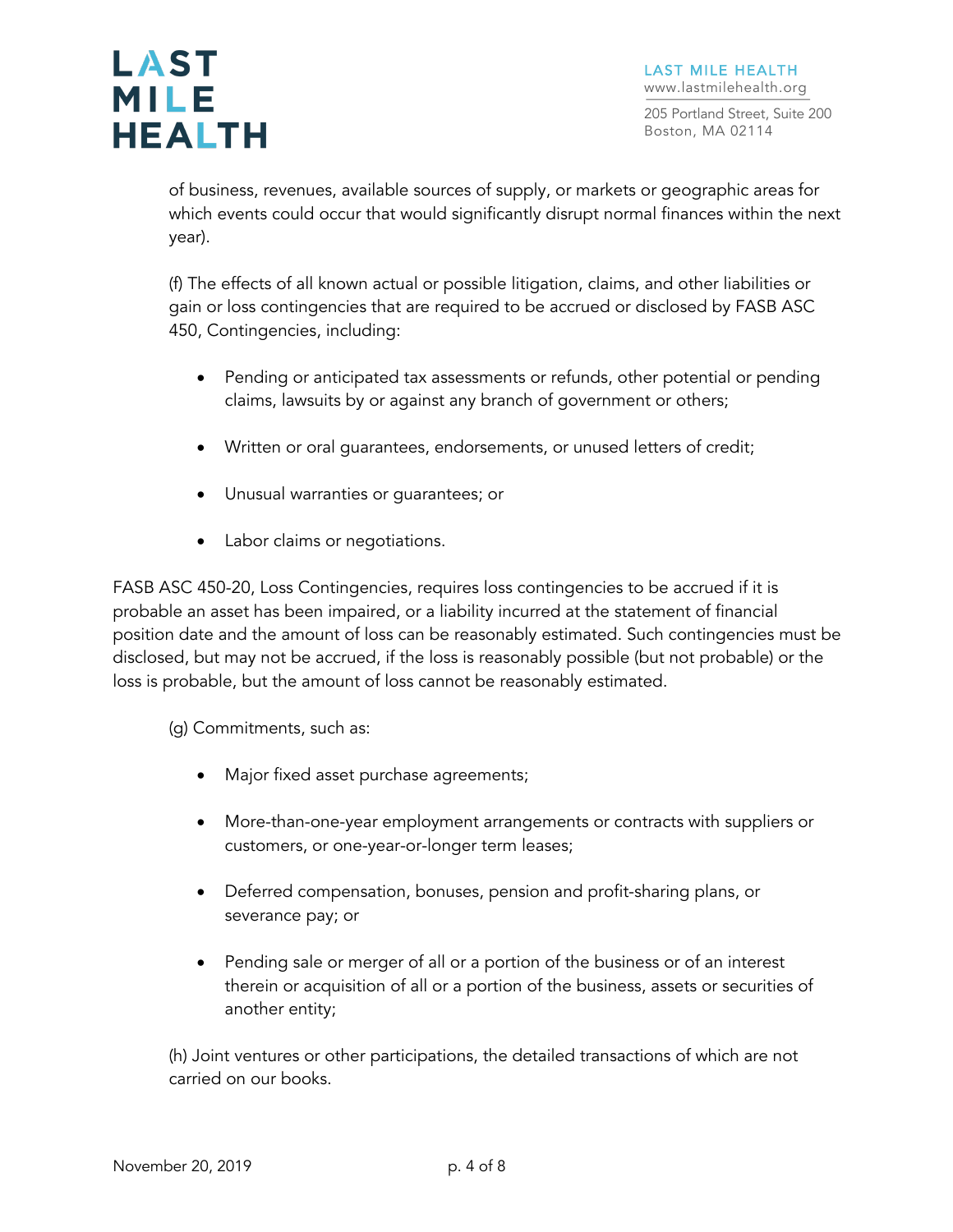

205 Portland Street, Suite 200 Boston, MA 02114

(i) Foreign currency transaction gains or losses, as well as translation of foreign currency financial statements.

(10) There are no:

(a) Violations or possible violations of laws or regulations and provisions of contracts and grant agreements (including the failure to file reports required by regulatory bodies (e.g., EPA, OCC, FDIC, DOL, Medicare, U.S. Customs Service, HIPAA, IRS, Dept. of Commerce, state and municipal authorities) when the effects of failing to file could be material to the financial statements) whose effects should be considered for disclosure in the financial statements or as a basis for recording a loss contingency.

(b) We are not aware of any pending or threatened litigation, claims, or assessments or unasserted claims or assessments that are required to be accrued or disclosed in the financial statements in accordance with FASB ASC 450, Contingencies, and we have not consulted a lawyer concerning litigation, claims, or assessments.

(c) Designation of net assets disclosed to you that were not properly authorized and approved, or reclassifications of net assets that have not been properly reflected in the financial statements.

(11) Receivables recorded in the financial statements represent valid claims against debtors or grantors for sales, contributions, pledges, or other charges arising on or before the statement of financial position date and have been appropriately reduced to their estimated net realizable.

(12) With regard to items reported at fair value: (a) the underlying assumptions are reasonable and they appropriately reflect management's intent and ability to carry out its stated courses of action, (b) the measurement methods and related assumptions used in determining fair value are appropriate in the circumstances and have been consistently applied, (c) the disclosures related to fair values are complete, adequate, and in conformity with U.S. GAAP and (d) there are no subsequent events that require adjustments to the fair value measurements and disclosures included in the financial statements.

(13) Last Mile Health has satisfactory title to all owned assets, and there are no liens or encumbrances on such assets nor has any asset been pledged as collateral.

(14) We have complied with all aspects of grant agreements and other contractual agreements, including debt covenants, that would have a material effect on the financial statements in the event of noncompliance.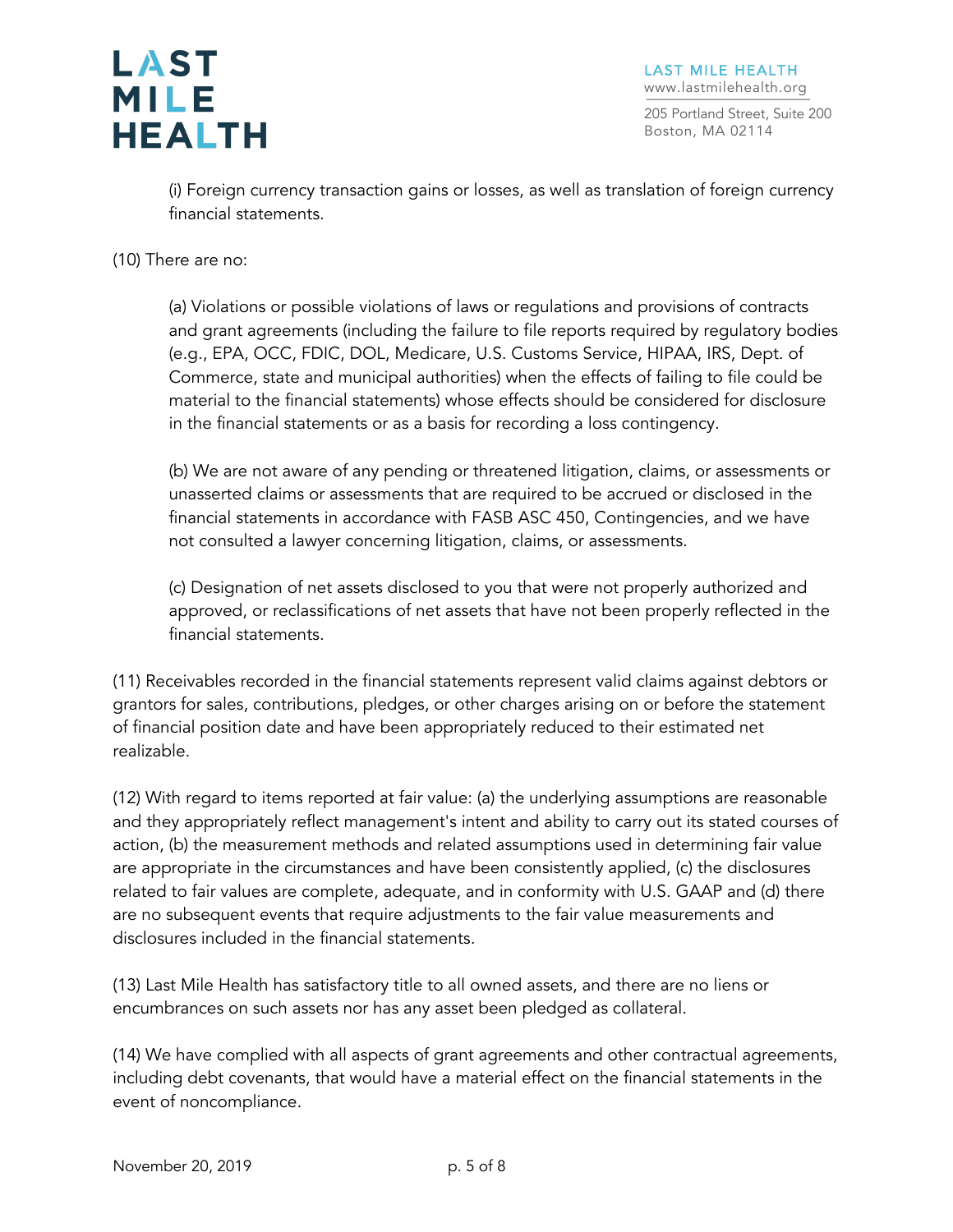LAST MILE HEALTH www.lastmilehealth.org

205 Portland Street, Suite 200 Boston, MA 02114

(15) No discussions have taken place with your firm's personnel regarding employment with the Last Mile Health.

(16) Last Mile Health is an exempt organization under Section 501(c)(3) of the Internal Revenue Code as evidenced by determination letter dated July 31, 2008. Any activities of which we are aware that would jeopardize our tax-exempt status, all activities subject to tax on unrelated business income or excise or other tax, have been disclosed to you. All required filings with tax authorities are up-to-date.

(17) We have complied with all restrictions on resources, including donor restrictions, and all aspects of contractual and grant agreements that would have a material effect on the financial statements in the event of noncompliance. This includes complying with donor requirements to maintain a specific asset composition necessary to satisfy their restrictions.

(18) We have not completed the process of evaluating the impact that will result from adopting Financial Accounting Standards Board ("FASB") Accounting Standards Update (ASU) No. 2014- 09, Revenue from Contracts with Customers (Topic 606), as discussed in Note 2. The Organization is therefore unable to disclose the impact that adopting FASB ASU No. 2014-09 will have on its financial position and the changes in net assets when such ASU is adopted.

(19) We have implemented FASB ASU 2016-14, Presentation of Financial Statements of Notfor-Profit Entities (Topic 958), during the audit period. We have implemented the new accounting standard in accordance with the transition guidance prescribed in the ASU. We have sufficient and appropriate documentation supporting all estimates and judgments underlying the amounts recorded and disclosed in the financial statements.

(20) Net assets with donor restrictions of the Organization at June 30, 2019 and 2018 consist of the following:

|                              | 2019         | 2018         |
|------------------------------|--------------|--------------|
| Clinical Programs in Liberia | \$18,439,888 | \$11,839,836 |

(21) The basis used for the allocation of functional expenses is reasonable and is in compliance with the provisions of ASU 2016-14.

(22) As part of your audit, you assisted with the preparation of the financial statements and related notes. We acknowledge our responsibility as it relates to those nonattest/nonaudit services, including that we assume all management responsibilities; oversee the services by designating an individual, preferably within senior management, who possesses suitable skill, knowledge, or experience; evaluate the adequacy and results of the services performed; and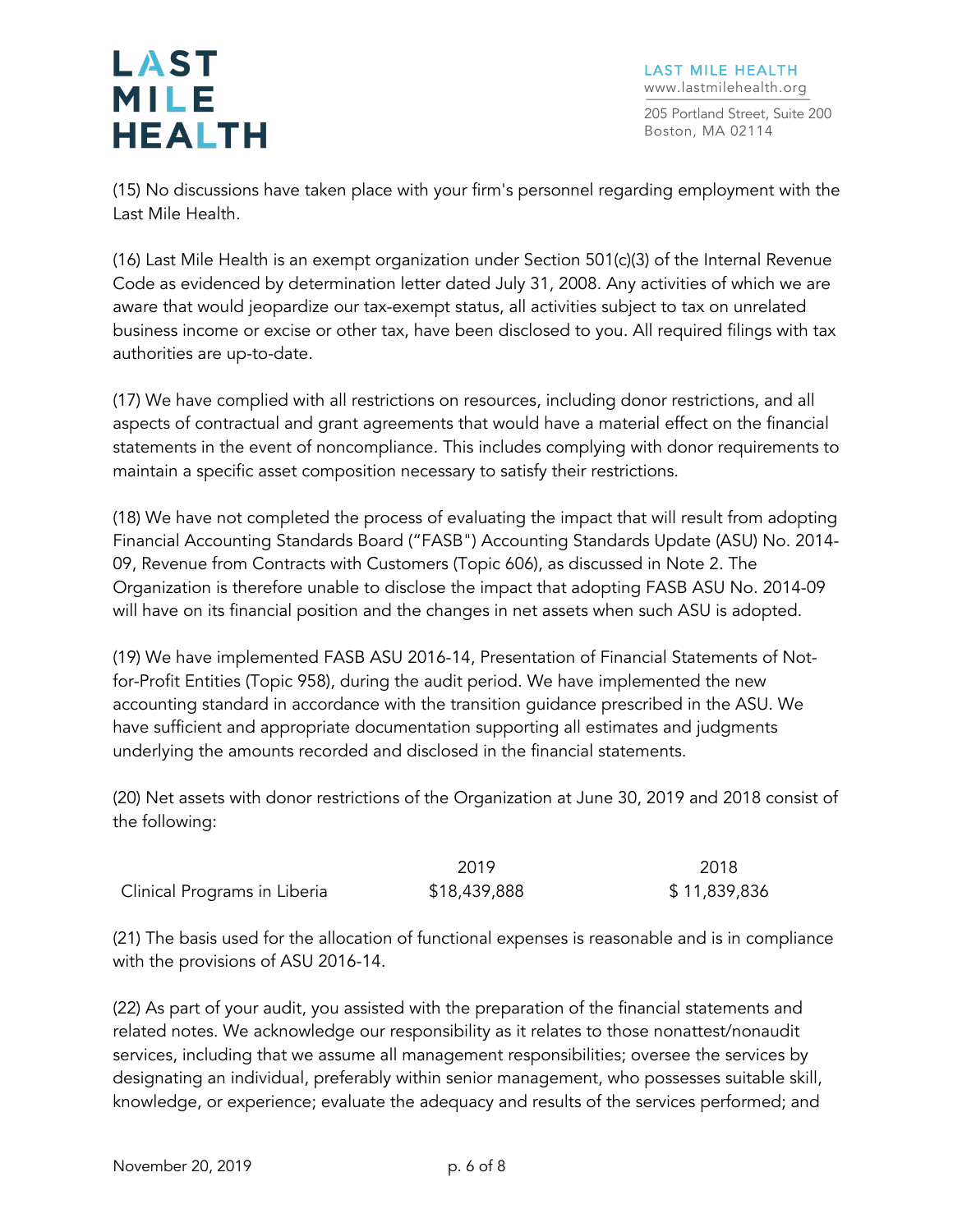LAST MILE HEALTH www.lastmilehealth.org

205 Portland Street, Suite 200 Boston, MA 02114

accept responsibility for the results of the services. We have reviewed, approved, and accepted responsibility for the financial statements and related notes.

(23) We are responsible for compliance with laws, regulations, and provisions of contracts and grant agreements applicable to us and we have identified and disclosed to you all laws, regulations, and provisions of contracts and grant agreements that we believe have a direct and material effect on the determination of financial statement amounts or other financial data significant to the audit objectives.

(24) We have provided views on your reported findings, conclusions, and recommendations. We are responsible for taking corrective action on audit findings and we are responsible for preparing and implementing a corrective action plan for each audit finding.

(25) We have identified and disclosed to you the findings received for previous audits, attestation engagements, and other studies related to the audit objectives and whether related recommendations have been implemented.

(26) We have no plans or intentions to discontinue the operations of any program or discontinue any significant services or activities.

(27) In connection with any electronic presentation of the financial statements and your audit report thereon on our web site, we acknowledge that:

- We are responsible for the preparation, presentation, and content of the financial statements in the electronic format.
- If your audit report is presented on our web site, the full financial statements upon which you reported and to which you appended your signed report will be presented.
- We will clearly indicate in the electronic presentation on our web site the financial information that is subject to your audit report. We will clearly differentiate any information that may also be presented by us on or in connection with our web site that was contained in the published version of the financial statements and other supplementary information, but which is not part of the audited financial statements or other financial information covered by your audit report.
- We have assessed the security over financial statement information and the audit report presented on our web site and are satisfied that procedures in place are adequate to ensure the integrity of the information provided. We understand the risk of potential